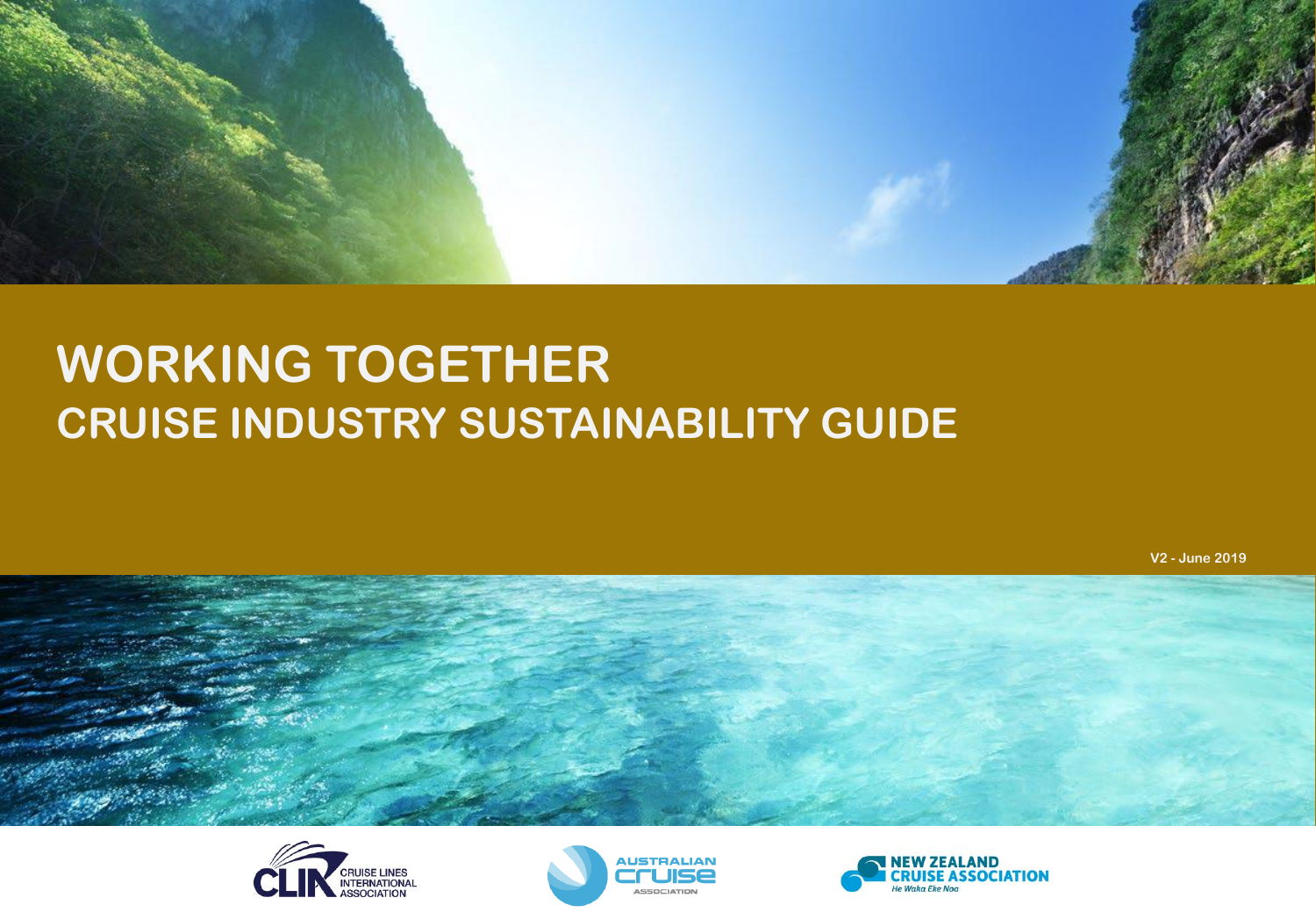

*No industry has a stronger interest in protecting our oceans than cruising. It is not simply the responsibility of Cruise Lines International Association (CLIA) and our Cruise Lines, but operating sustainably at sea is a business imperative. What other industries do on land, we must do at sea – a challenge that promotes constant innovation in our operations and advances environmental protection efforts.*

We are proud of our strong track record on environmental sustainability. And each day across our industry, individual cruise lines are working *to improve upon this record through strategic partnerships, new technologies and bold sustainability commitments.*

*There is not a one-size-fits-all solution to environmental sustainability. That's why CLIA is partnering with stakeholders including ports, local government, travel and tourism businesses, local NGOs and others to address environmental concerns by developing long- and short-term solutions. Joel Katz, Managing Director CLIA Australasia*



*The Australian Cruise Association (ACA) is committed to working with the cruise lines and the destinations to ensure that cruise passenger visitation provides social and economic value to cities, towns and regions.*

*The ACA recognises the crucial role of connectivity between the working port and the destination.*

*With both ports and tourism bodies represented by the Association it is able to assist in delivering a balanced and accurate perspective on industry issues such as emissions, to ensure that communities are best informed. Jill Abel, Chief Executive Officer, ACA*



*New Zealand Cruise Association (NZCA) is pleased to work with the cruise lines, and with CLIA, to maintain the high environmental standards we enjoy in our country.*

*The Sustainability Guide sets out in a concise manner the commitment of the cruise industry to continue its already leading environmental programmes, and to develop new systems to further reduce emissions and waste.*

*Our members' interests depend on the integrity of New Zealand's natural resources, as this is the life blood of our visitor economy, and this Guide will confirm that we are an industry that cares. Kevin O'Sullivan, Chief Executive Officer, NZCA*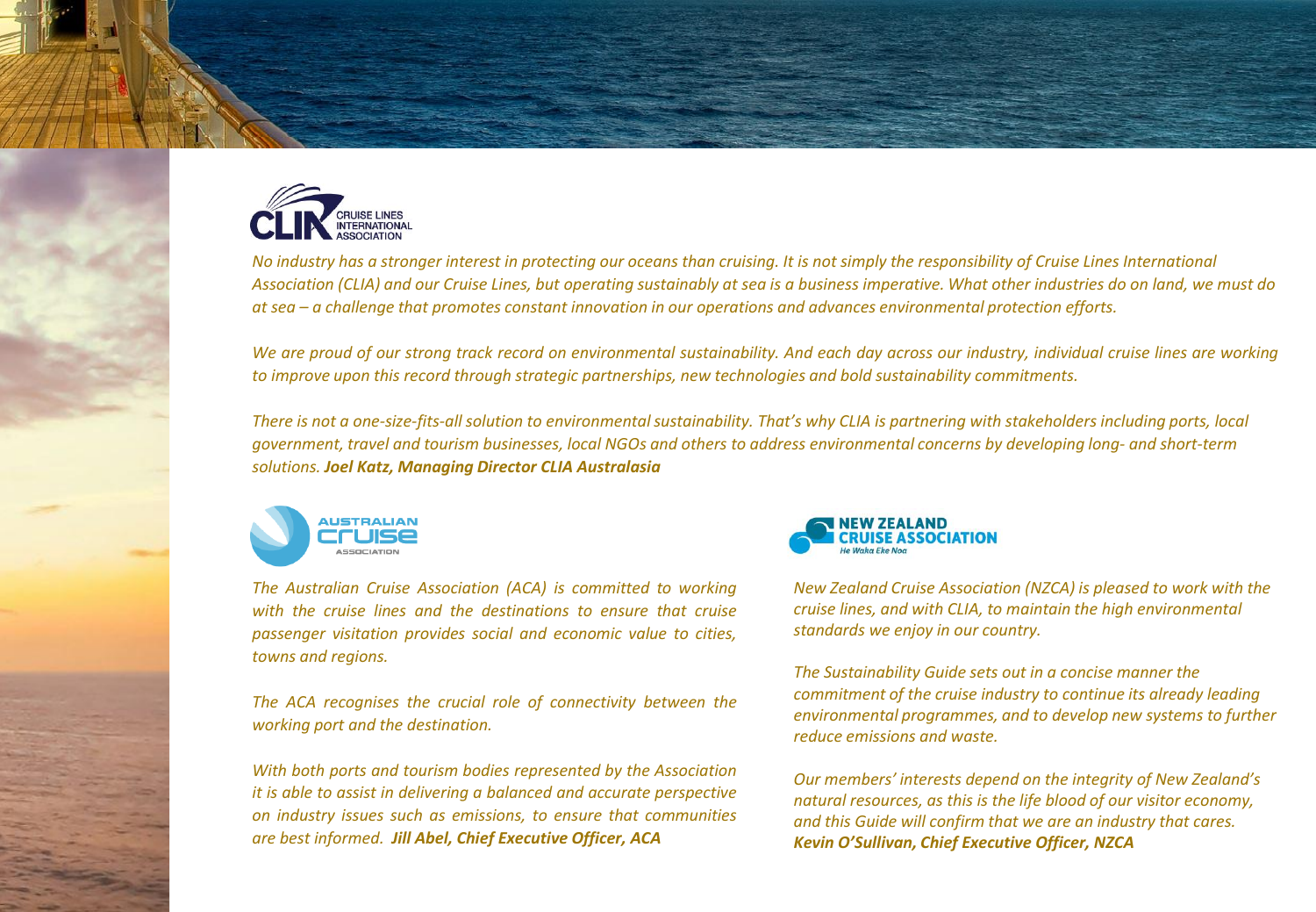# **SUSTAINABILITY INVESTMENT AND INNOVATION**

No single industry relies more on the splendour of our planet's oceans and seas, nor the pristine beauty of the world's harbours and seaside communities, than the cruise industry. We must work together now in order to safeguard our planet for today, tomorrow and the generations of the future.

#### **WHAT CAN YOU DO TO HELP?**

This booklet provides an overview of the detailed work being undertaken by the global cruise industry, as we strive to ensure our industry grows in a sustainable and responsible way.

Please talk to your constituents about the important work being done to protect the Earth's oceans and destinations.

Stay in the know by following the latest trends, cruise industry news and updates on sustainability initiatives.

By keeping up to date on the work the industry is doing, it will be even easier to answer any questions or concerns your constituents may have.



Making a true commitment to preserve and protect the environment is not only fundamental to the success of the cruise industry, it's also the right thing to do. As a result, there are few other industries which have invested so much time, resources and energy into protecting our oceans and destinations.

Cruise ships represent less than 1 percent of the global shipping fleet, however, we are leading the way when it comes to sustainability investment and innovation.

The cruise industry takes sustainable tourism seriously by constantly evaluating ways to protect our planet's oceans and communities and leads the way in recycling, new technology and alternative fuels.

Our industry is keenly and proactively partnering with organisations to find solutions that ensure destinations are strengthened and preserved, and the health of our oceans is protected.

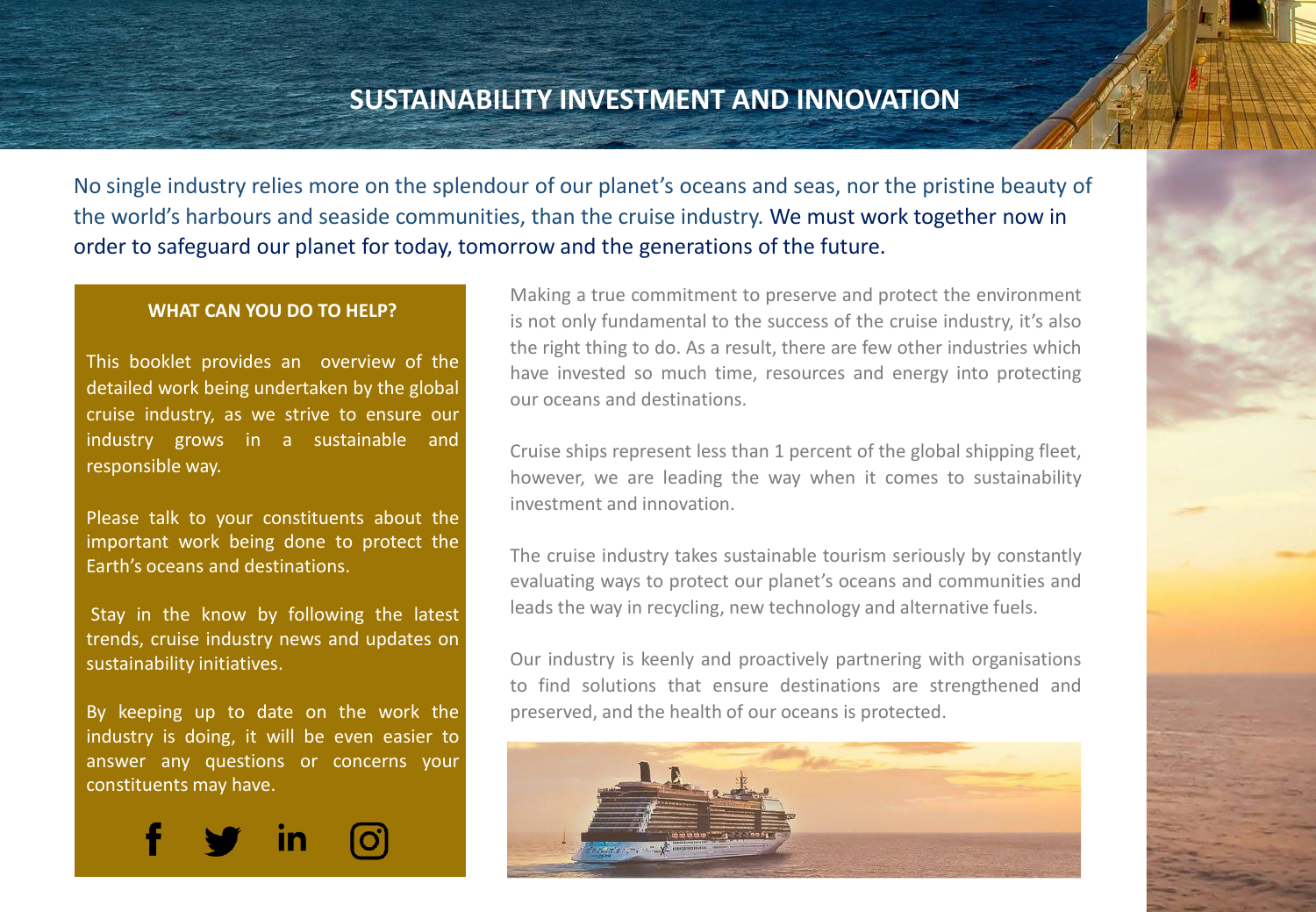# **WHAT ARE WE DOING?**

The cruise industry demonstrates its commitment through its leadership, investment and collaboration with leading organisations around the world.

Reduce waste and emissions, above and beyond levels demanded by international regulations and requirements.

Invest in new technologies and designs to transform the global, modern fleet's efficiency and performance.

Collaborate with leading national and international organisations to advance and enhance sustainability efforts.

Work is underway, both from individual cruise lines, and from CLIA as the global cruise industry association, to develop responsible environmental practices and innovative technologies that lead the world's shipping sector in reducing emissions and waste.

The cruise industry is one of the most heavily regulated maritime industries with robust, clearly enforced standards and has implemented thousands of specific requirements set by the International Maritime Organization (IMO) and other authorities.

These regulatory authorities set comprehensive standards for safety, security, crew member protections, health and environmental performance. State and federal agencies in the countries where we operate have full authority to regulate and enforce compliance for ships entering or departing their ports. International regulators include the IMO, International Labour Organization (ILO) and the World Health Organization (WHO).

For more than 20 years, CLIA has held consultative status to the IMO, which reviews maritime regulations on an ongoing basis.



**MARITIME ORGANIZATION**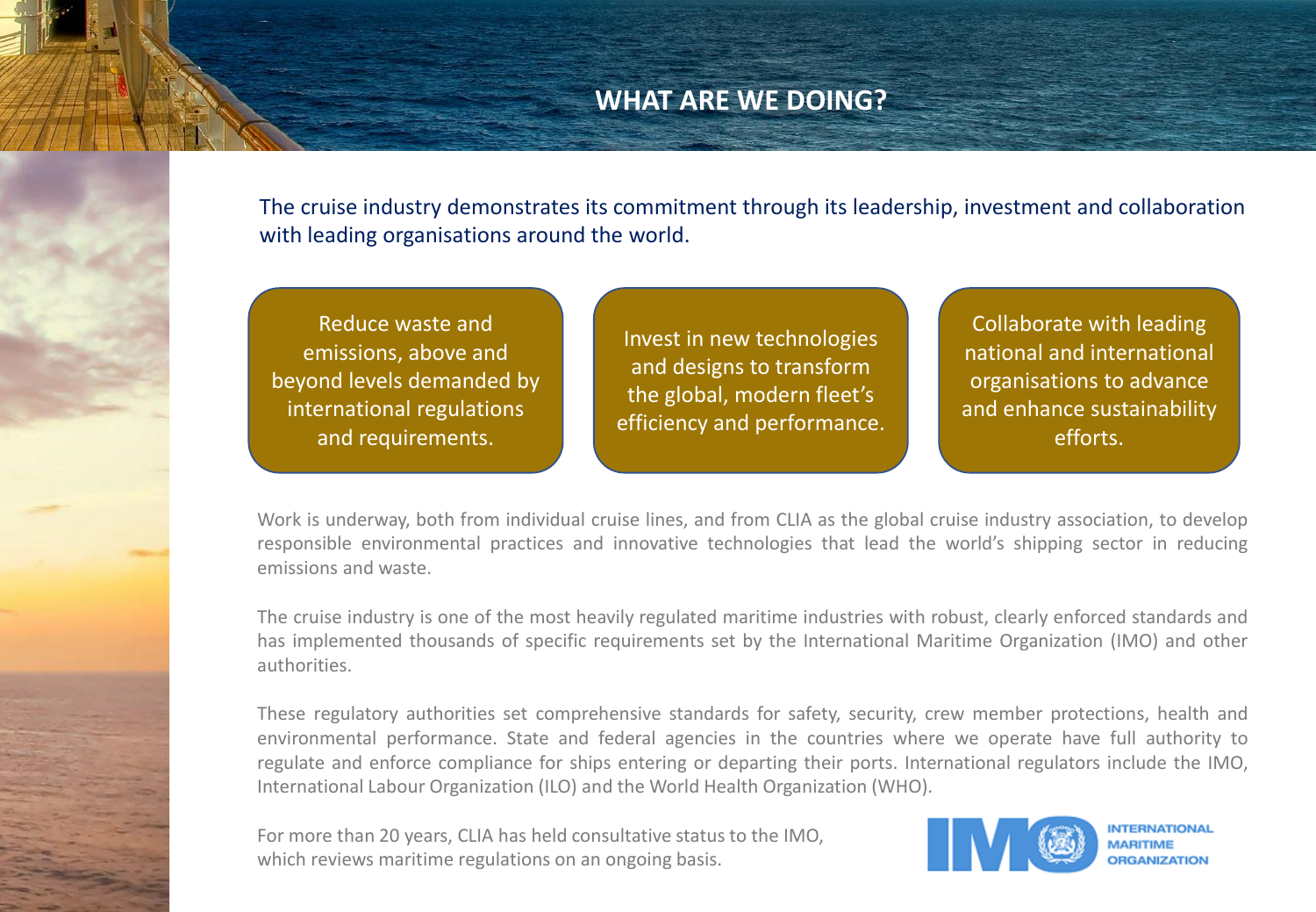CLIA's Compendium of Policies is a condition of membership and is verified annually by cruise line CEOs. CLIA policies are incorporated into each ship's Safety Management System and are subject to third-party and internal auditing.

Cruise Lines are required to comply with and/or exceed all applicable IMO regulations including SOLAS and MARPOL.



#### **ENVIRONMENTAL AWARENESS TRAINING**

CLIA Cruise Lines have agreed to develop training programs which raise the level of environmental awareness of both crew and passengers. Each crew member receives initial and recurring training regarding shipboard environmental procedures. Advanced training in specific shipboard environmental management issues is provided for those directly involved in these areas. Those directly responsible for processing waste products are given specific instructions as to their duties and responsibilities, the operation of the relevant equipment and waste management systems.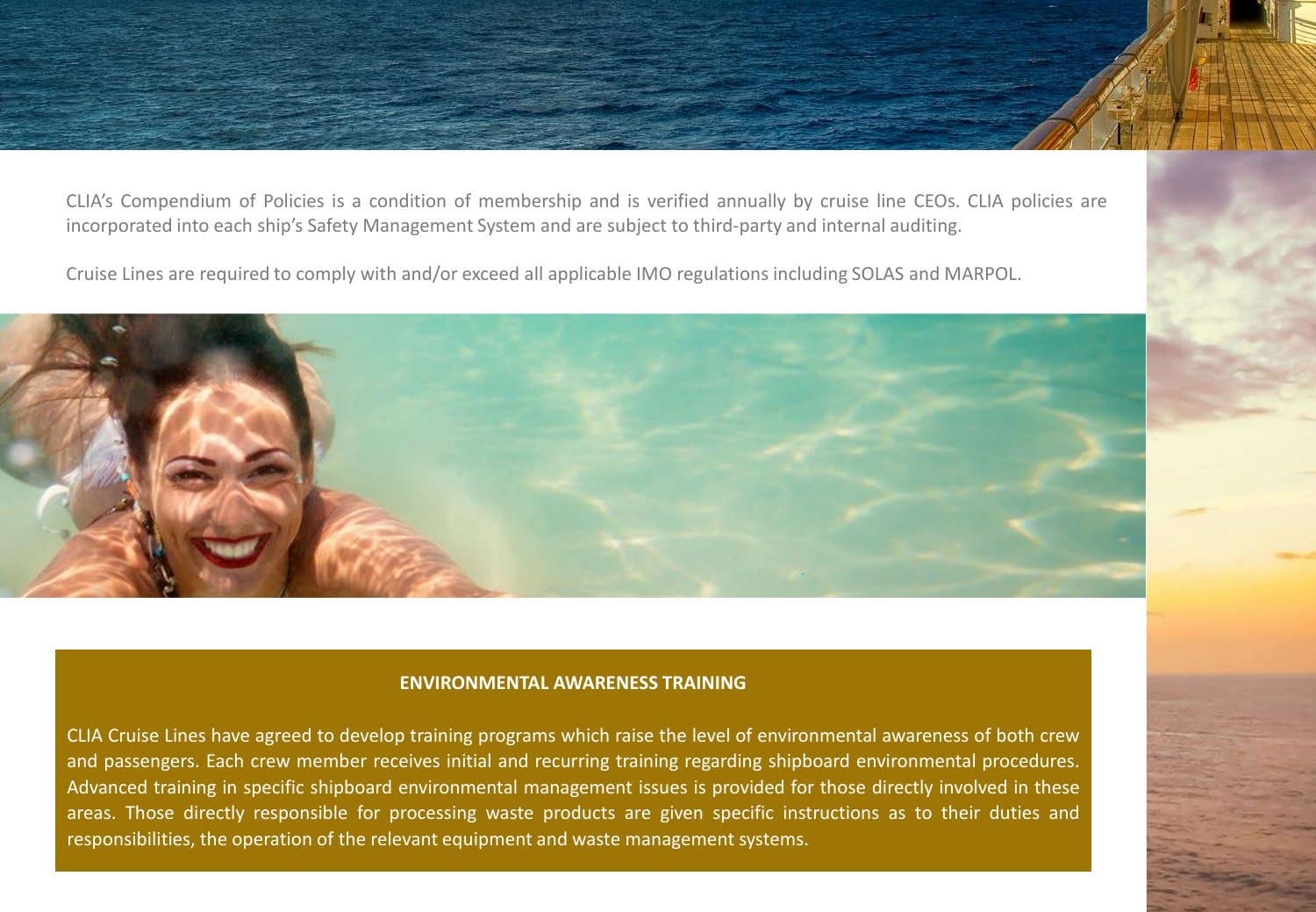# **CLEANER FUEL AND REDUCED EMISSIONS**

The global cruise industry has invested billions of dollars in new technologies and cleaner fuels to reduce ships' emissions; and in the design and development of lower emissions and higher energy efficiency cruise ships.

In late 2018, CLIA announced a historic global cruise industry commitment to reduce the rate of carbon emissions across the industry fleet by 40 percent by 2030.

Progress toward the 40 percent target will be measured against a 2008 fleet baseline, and emissions rates will be calculated based on the industry fleet's total carbon emissions, total ship berths and total distance traveled. CLIA plans to report annually on the industry's progress toward the commitment.

Cruise lines strive to ensure that each new generation of ships is more ecofriendly than the previous one and our members are committed to fitting existing ships with the latest technology as part of continued sustainability improvements across the industry.

Several of the largest international cruise companies have multiple orders for LNG-fuelled ships over the next few years. The first LNG-fueled cruise ship will enter into service in Europe in December 2018.

Exhaust Gas Cleaning Systems (EGCS) technology has been shown to reduce the level of sulphur oxides in a ship's exhaust by as much as 98 percent, offering an alternative to low-sulphur fuels to achieve emission reduction goals.

Cruise Lines will also implement Ship Energy Management Plans for route planning and maintenance to reduce fuel consumption and emissions.

#### **EXHAUST GAS CLEANING SYSTEMS**

EGCS offer an innovative alternative to the use of low-sulphur fuels to satisfy emissions requirements and reduce the level of sulphur oxides in a ship's exhaust.

EGCS are a key component of the cruise industry's emission reduction strategy, and not withstanding the complexity and cost associated with these systems, Cruise Lines have pioneered the use of this technology in the marine environment.

111 cruise ships have been fitted with EGCS, with another 42 due to be retrofitted and a further 27 new-build ships to adopt them. At the same time, more than one third of new-build cruise ships in the pipeline will operate on LNG as their primary propulsion fuel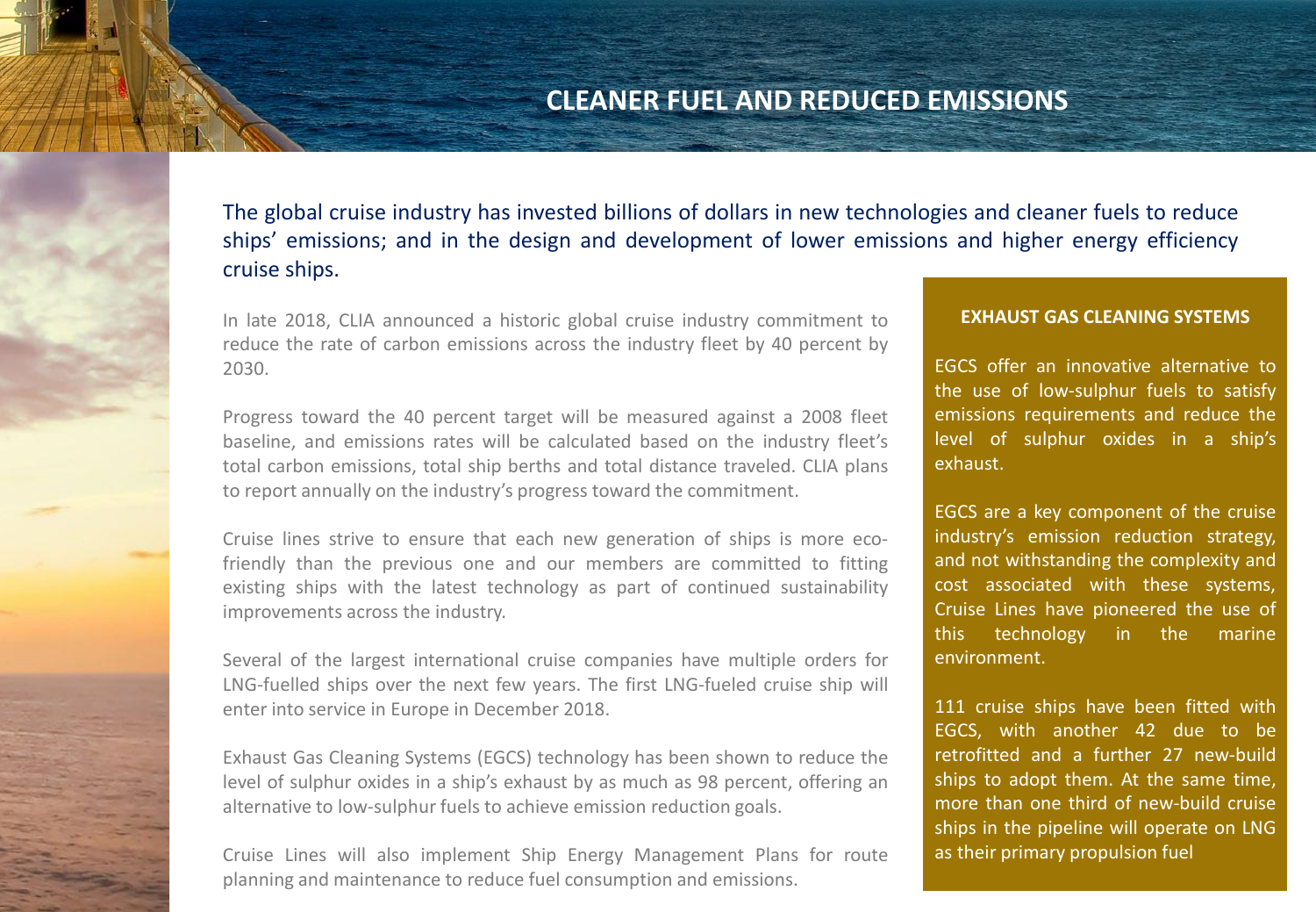While the 2020 sulphur cap will provide substantial environmental and human health benefits as a result of the reduced sulphur content of marine fuels used, this requirement will significantly increase vessel operating costs and will present major challenges to governments to ensure consistent enforcement across the globe.

Given the fundamental importance of the 2020 global sulphur cap, and in order to secure the intended environmental and health benefits, the cruise industry is taking a lead in calling for robust enforcement of the 2020 standard and for governments to to be able to ensure consistent implementation and enforcement.

Specifically, the industry has joined with a number of environmental and shipping organisations to call for a complete ban on the carriage of noncompliant fuel from January 1, 2020, where EGCS technology is not in place, to help ensure the consistent enforcement of the global sulphur cap.



#### **SHORE POWER**

Utilising the land based electricity grid to power ships while at dock only makes sense if the source of the power is clean and close to the port.

Approximately 21 percent of CLIA Cruise Lines are equipped to use shore power. Only 11 ports (out of more than 1,000 ports worldwide) visited have shoreside electricity capacity, and the majority of these are in the United States. For some Cruise Lines, it makes more commercial and environmental sense to invest in emissions reduction technology rather than shore power enabled vessels, particularly when these vessels cover a wide deployment.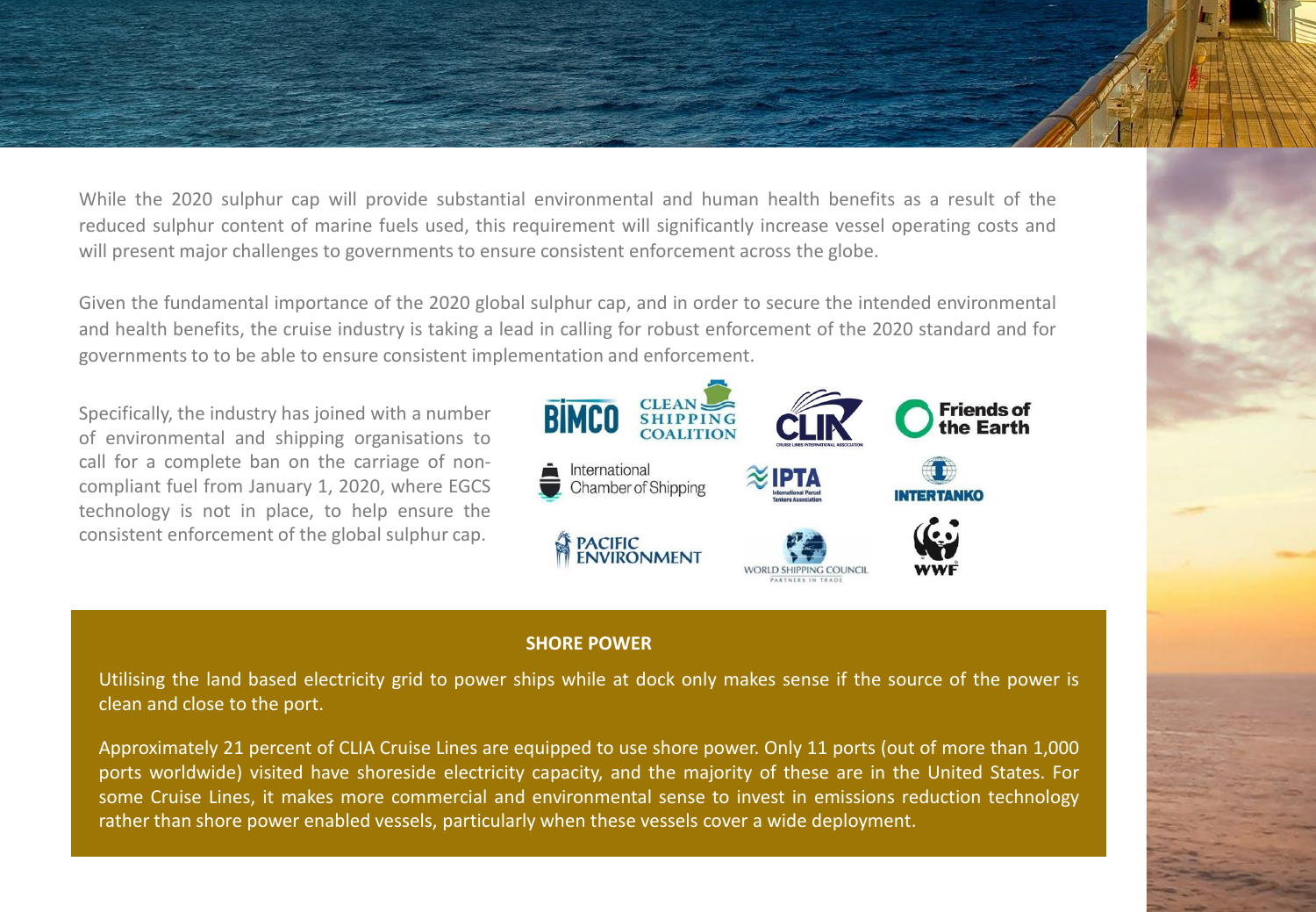### **RECYCLE, REDUCE AND REUSE**

Cruise ships boast some of the most innovative recycling strategies in the world, meaning a cruise passenger produces less waste, and recycles far more, than when they are at home, every single day.

#### **DID YOU KNOW?**

Cruise ships recycle 60 percent more waste per person than the average person does on land.

Many cruise ships recycle or reuse almost 100 percent of waste generated onboard, through recycling, donating and converting waste into energy.

The industry recycles more than 80,000 tons of plastic, aluminium and glass every year.

The industry invests in researching ways it can reduce the quantity of plastic initially brought onboard via sourcing and product choices.

Condensation from air-conditioning units is often reclaimed and reused to wash the decks, saving millions of litres of water every year.

The *Cruise Industry Waste Management Policy* is upheld by CLIA Cruise Lines as best practice for waste disposal at sea.

Cruise Lines have agreed on the need to incorporate international, national and local environmental performance standards into their individual operating procedures.

The industry has developed best management practices for all wastes including garbage, greywater, sewage, oily residues, sludge oil, bilge water and the small quantities of hazardous waste produced onboard.

CLIA Cruise Lines share waste management strategies and technologies amongst themselves and are committed to this cooperative effort.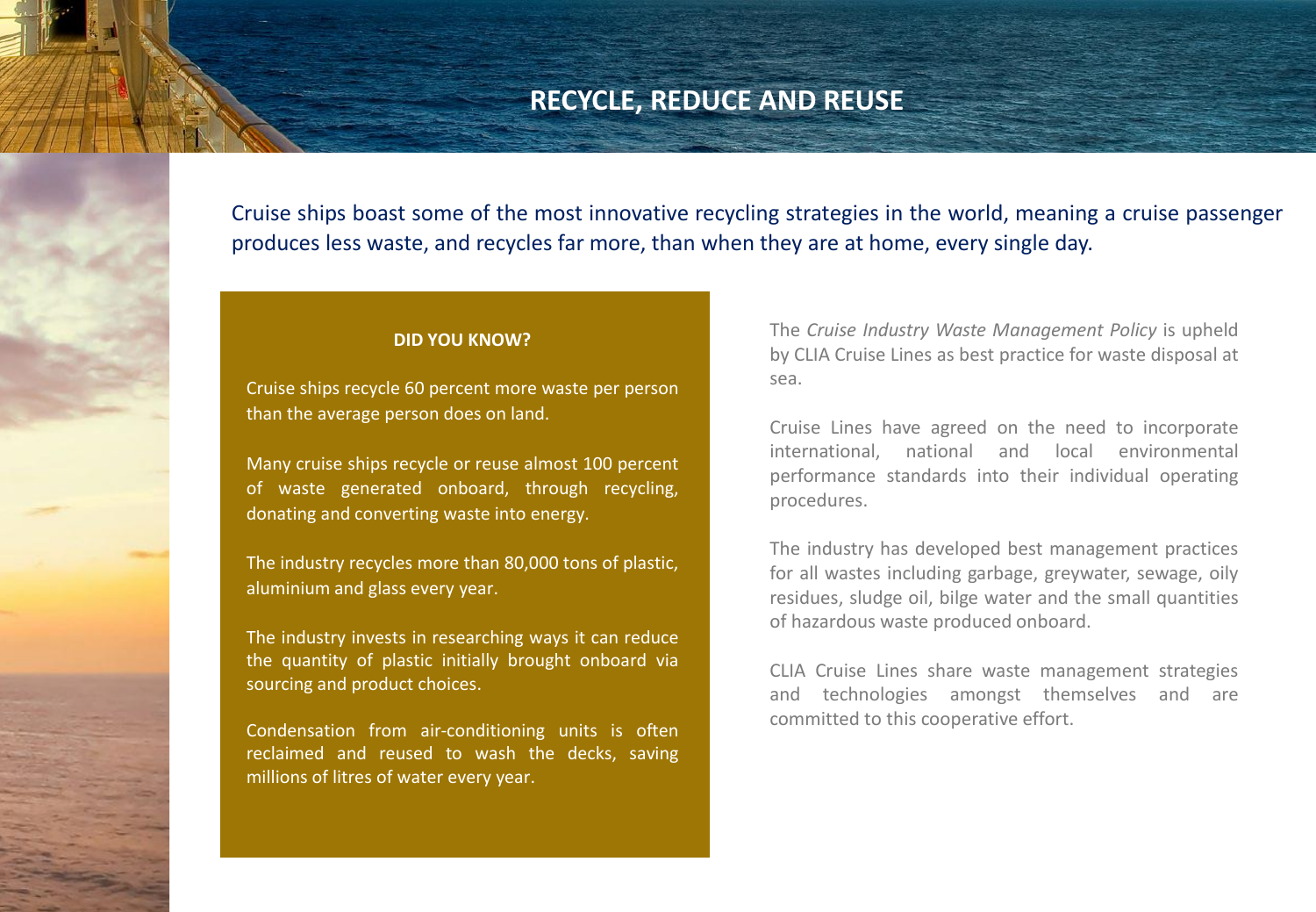# **WASTE MANAGEMENT PRACTICES**

### Our industry continuously strives to implement and invest in new and comprehensive waste minimisation processes and procedures, environmental training and sustainable wastewater operations

- Cruise Lines have agreed to establish comprehensive procedures in their specific waste management plans that drive the safe and hygienic collection, minimisation separation and processing of wastes onboard and offloads to approved shoreside waste vendors.
- Wastewater effluents of CLIA Cruise Lines' ocean-going vessels meet or exceed the standards prescribed by the International Maritime Organisation (IMO) for international shipping.
- CLIA's mandatory wastewater discharge policy, which prohibits the discharge of untreated sewage from ocean-going cruise ships anywhere in the sea, far exceeds the legal requirements and the existing regulations of the vast majority of the maritime industry.
- Cruise Lines are constantly researching ways plastic can be reduced through sourcing and product selection. Cruise Lines are committed to reducing plastics disposed of in landfills and increasing recycling volumes, and many river cruise and ocean cruise companies have pledged to dramatically reduce, or even ban, the use of single-use plastics, such as straws, food packaging and water bottles. Plastics are separated and recycled, whenever possible.
- Cruise Lines use various techniques to minimise onboard water use. This management includes minimising water usage and reclamation and reuse of water for non-potable purposes.

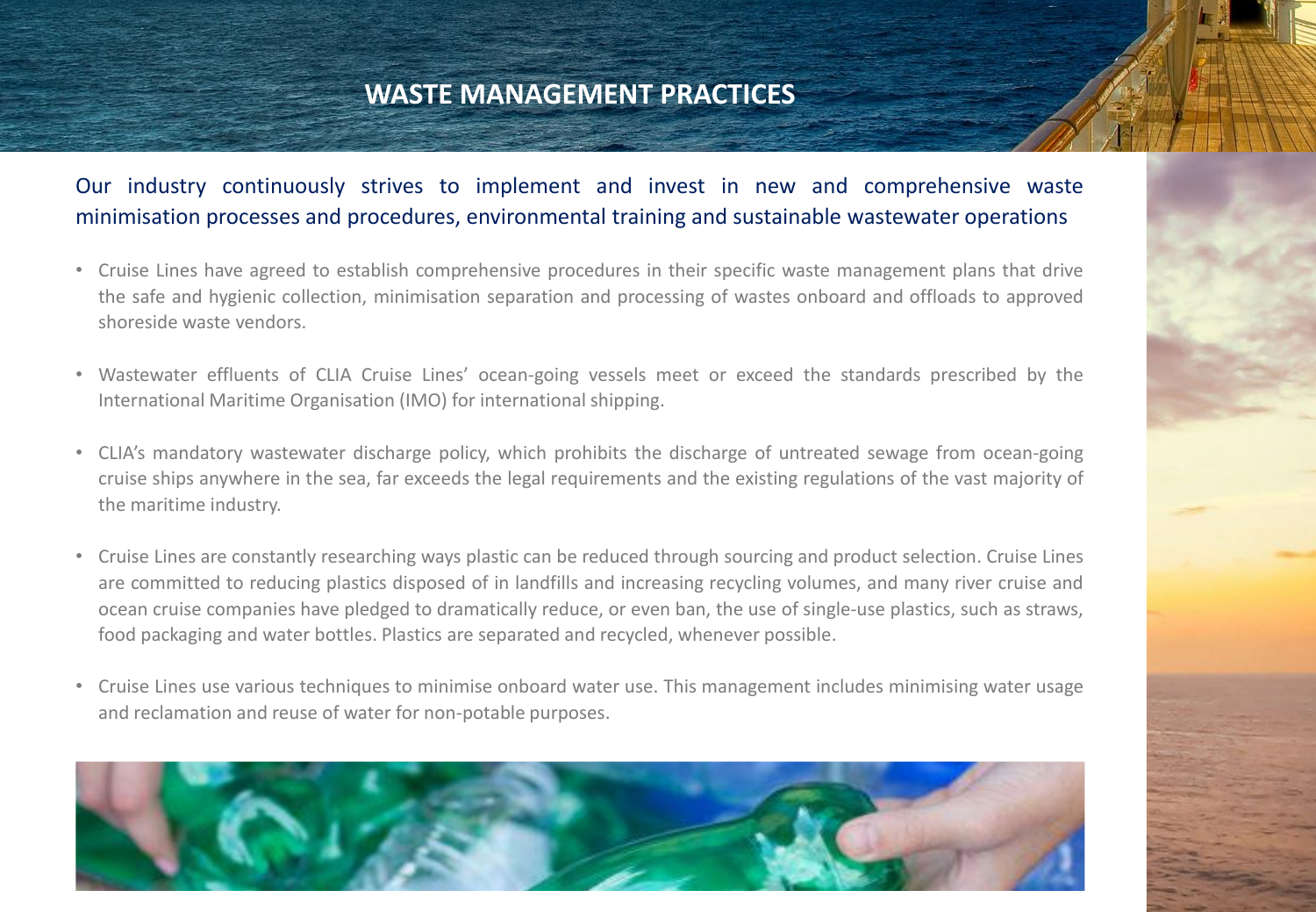### **DESTINATION SUSTAINABILITY**

### As the wider tourism sector grows, the cruise industry recognises that destination overcrowding needs to be tackled in a sustainable and responsible way.

Cruise ships are one of the more high-profile and easy-to-target flashpoints when destination sustainability is discussed, due to their size and visibility. However the cruise industry is only a small part of a challenge facing the entire tourism sector. As an industry, we need and want to be a large part of the solution. The cruise industry is already liaising with national governments, local and port authorities in key destinations and is committed to consultation and agreement among local stakeholders to ensure the best sustainable outcomes.

To achieve sustainability in heritage tourism, balance must be achieved between the quality of visitor experience and preservation of heritage resources. An example is the Port Arthur Historic Site Management Authority in Tasmania, which is implementing strategies to ensure it achieves its vision to be globally recognised for excellence in telling the Australian convict story. It ensures outstanding conservation and tourism experiences whilst conserving and maintaining the heritage values of our World Heritage convict sites for future generations to enjoy.

#### **SOLUTIONS THROUGH PARTNERSHIP**

New Zealand's Fiordland National Park is famous for its natural beauty, and is a popular destination for visitors. The remoteness makes land access difficult, but passenger ships have been cruising through the fiords for more than 100 years. The local authority, Environment Southland (ES), recognises that cruise ships play an important part in making the fiords more accessible to visitors, but realises that controls are necessary to manage the Fiordland waterways.

In 2001, Environment Southland and the cruise industry collaborated on a Deed of Agreement for cruise ships wishing to enter the Fiords. The Deed assists in managing the risks associated with large ship movements and transits through the enclosed waters of the Fiords. Visiting cruise lines pay a marine fee which funds coastal activities in Fiordland and along *the Southland coast, and is an important source of revenue for this remote location.*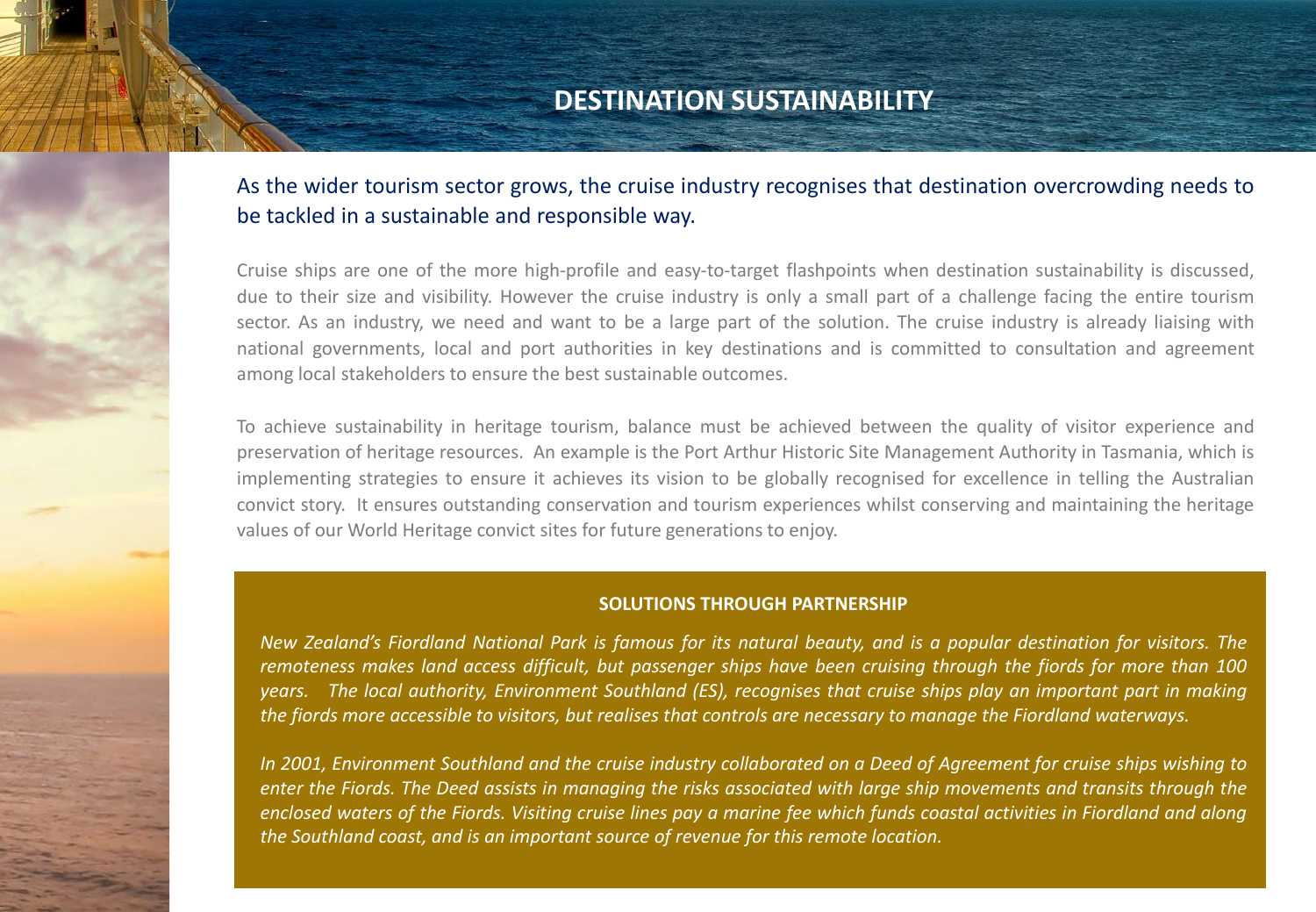# **WORKING TOGETHER**

The cruise industry will continue to join with global organisations and environmental stakeholders to develop innovative technologies and lead the maritime sector in sustainability best practices and policies.

The industry works with ports and destinations across the globe to combat concerns surrounding over-tourism and develop long-term solutions.





CLIA joined the World Ocean Council in early 2016, forming a global multiindustry alliance dedicated to ocean corporate responsibility.

CLIA is partnering with WTTC (World Travel and Tourism Council) and Uniting Travel to deliver a series of workshops and events on destination stewardship.



### united fior wildlife

In 2016, CLIA signed the 'United for Wildlife' declaration committing the industry to the elimination of routes exploited by illegal wildlife traffickers.

#### **GREAT BARRIER REEF**

Stretching 2,300km, the UNESCO World Heritage listed Great Barrier Reef is one of the world's best managed marine areas and tourism experiences. Its size and use, diversity of wildlife and conservation make it one of the world's greatest natural wonders. The Australian Government, the Great Barrier Reef Marine Park Authority and the Queensland Government are working together to implement the 'Reef 2050 Long-Term Sustainability Plan' to ensure the outstanding universal value of the Reef is maintained for future generations and have partnered with the Great Barrier Reef Foundation to deliver innovative solutions for the Reef.

The Environmental Management Charge is paid by every cruise passenger transiting through the Marine Park and the funds are vitally important to the day-today management of the Marine Park and the funding of conservation programs like 'Eye on the Reef' and 'Reef Guardians'.